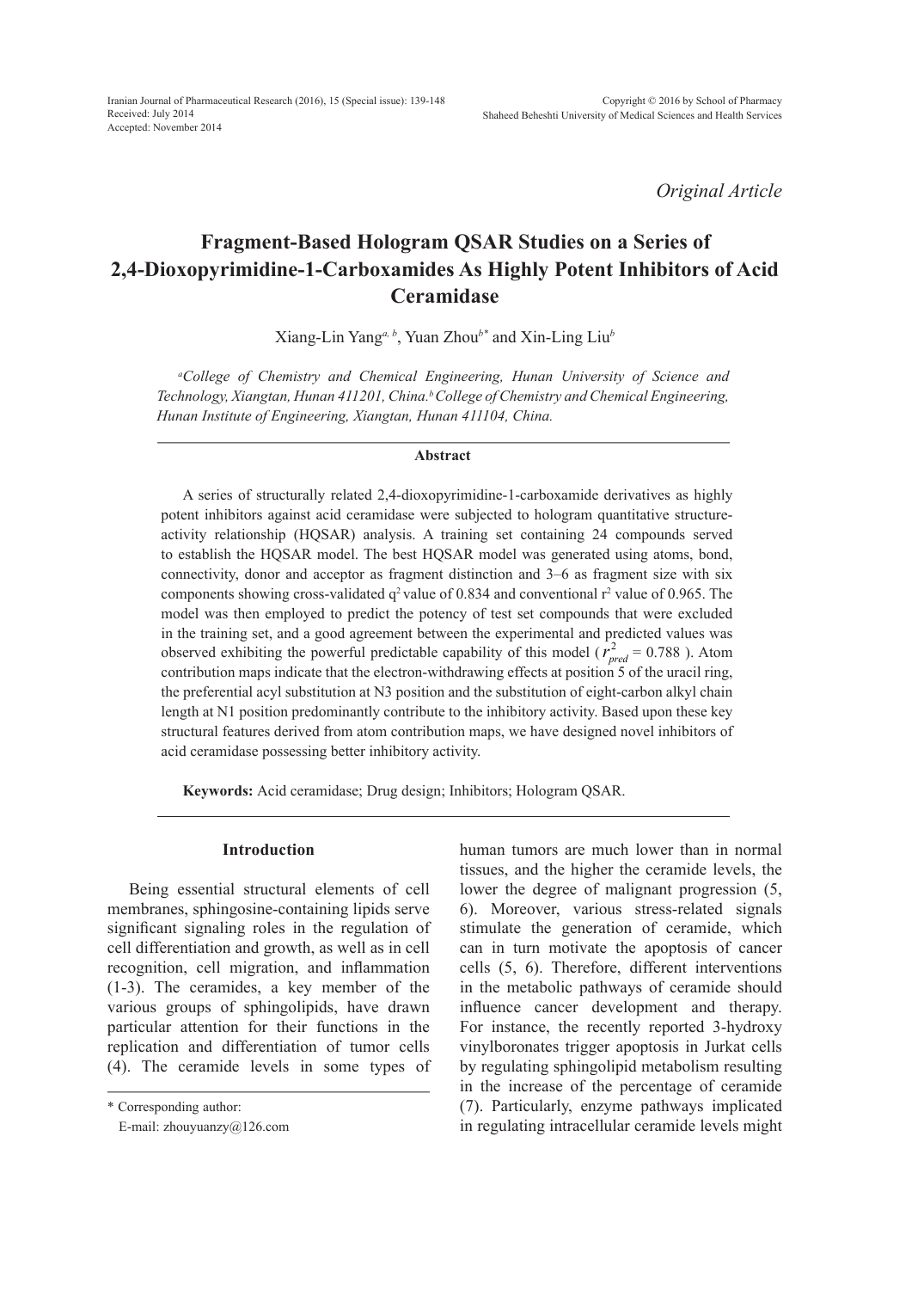emerge as potential new targets for antineoplastic therapy (8).

Acid ceramidase (AC) is a cysteine amidase that acts within the acidic conditions of the lysosome to hydrolyse ceramide into fatty acid and sphingosine (9). AC is not only associated with the control of ceramide levels in cells, but also regulates the ability of ceramide to affect the survival, growth and death of neoplastic cells (6-8). In line with this view, some types of human cancer (e.g. colon, head and neck, and prostate) express abnormally high levels of AC and serum AC levels are enhanced in melanoma patients compared with control subjects (10). Furthermore, over-expression of AC makes cells more resistant than normal cells to pharmacological induction of apoptosis, which is indicative of a role for this enzyme that inhibition of AC activity renders tumor cells more liable to the effects of chemotherapy and radiation (11, 12).

Despite the fact that several AC inhibitors, which can inhibit AC activity *in-vitro*, have been disclosed, potent compounds capable of inhibiting this enzyme *in-vivo* are still in demand, especially small-molecule compounds (13-15). The majority of AC inhibitors reported so far include oleoylethanolamide (OEA), D-MAPP, B-13, and their derivatives (16-21). Though useful experimentally, a common drawback of these inhibitors is that they are structurally related with ceramide, which leads to various limitations such as insufficient drug-likeness and inadequate activity *in-vivo* (8). For this reason, efforts have been made to discover new AC inhibitors with improved potency both *in-vitro* and *in-vivo*.

Recently, carmofur, which is employed to treat colorectal cancers in the clinic, were reported to be new AC inhibitors with nanomolar potency *in-vivo* (22). Further investigation demonstrated that carmofur can exert anti-proliferative effects because of the dominant inhibition of acid ceramidase. According to these findings, several derivatives, baesd on the chemical scaffold of carmofur, were synthesized and their inhibitory activity against acid ceramidase was also measured, leading to the discovery of new AC inhibitors  $(22, 23)$ . Furthermore $\Box$ preliminary structure−activity relationship (SAR) studies

were also performed (23). However, rudimentary SAR studies often fail us to understand comprehensively the structural features required for the molecular biological activity, not to mention that SAR studies can be used to predict the biological activity of unsynthesized compounds. Thus, the findings obtained from SAR studies has some limitations with regard to providing guidelines for designing drug with enhanced biological activity.

Throughout recent years, fragment-based 2D QSAR methods served as versatile tools in drug design, among which hologram QSAR has emerged as a powerful strategy to investigate the chemical and biological properties for various types of compounds (24). Therefore, with the goal of identifying more potent *in-vivo* smallmolecule inhibitors for acid ceramidase, we carried out hologram quantitative structure– activity relationship study for the series of structurally related 2, 4-dioxopyrimidine-1 carboxamide derivatives. On the basis of the HQSAR mode thus established, we attempted to elucidate a quantitative structure–activity relationship to provide useful guidelines for the design of more potent AC inhibitors.

#### **Experimental**

# *Data sets and Molecular modeling*

The inhibitory activity of the 2,4-dioxopyrimidine-1-carboxamide inhibitors of acid ceramidase (AC), which has been reported by Pizzirani *et al*. (23), was taken for the study ( Table 1). The biological data taken from the literature as  $IC_{50}$  value of AC inhibition was converted to the corresponding  $\text{pIC}_{50}$  (-*log*  $IC_{50}$ ) and used as dependent variable in HQSAR analysis. The  $\text{pIC}_{50}$  values span a range of 4 log units, providing a broad and homogenous data set for the HQSAR study. Taking the structural diversities and wide range of activity into account, the compounds were divided randomly into training and test set. Meanwhile, a little care was taken in the selection of test set compounds, so that compounds in the training set were representative. Twenty-four of total 32 compounds were included in the training set to derive the HQSAR model while the remaining eight compounds were used as test set to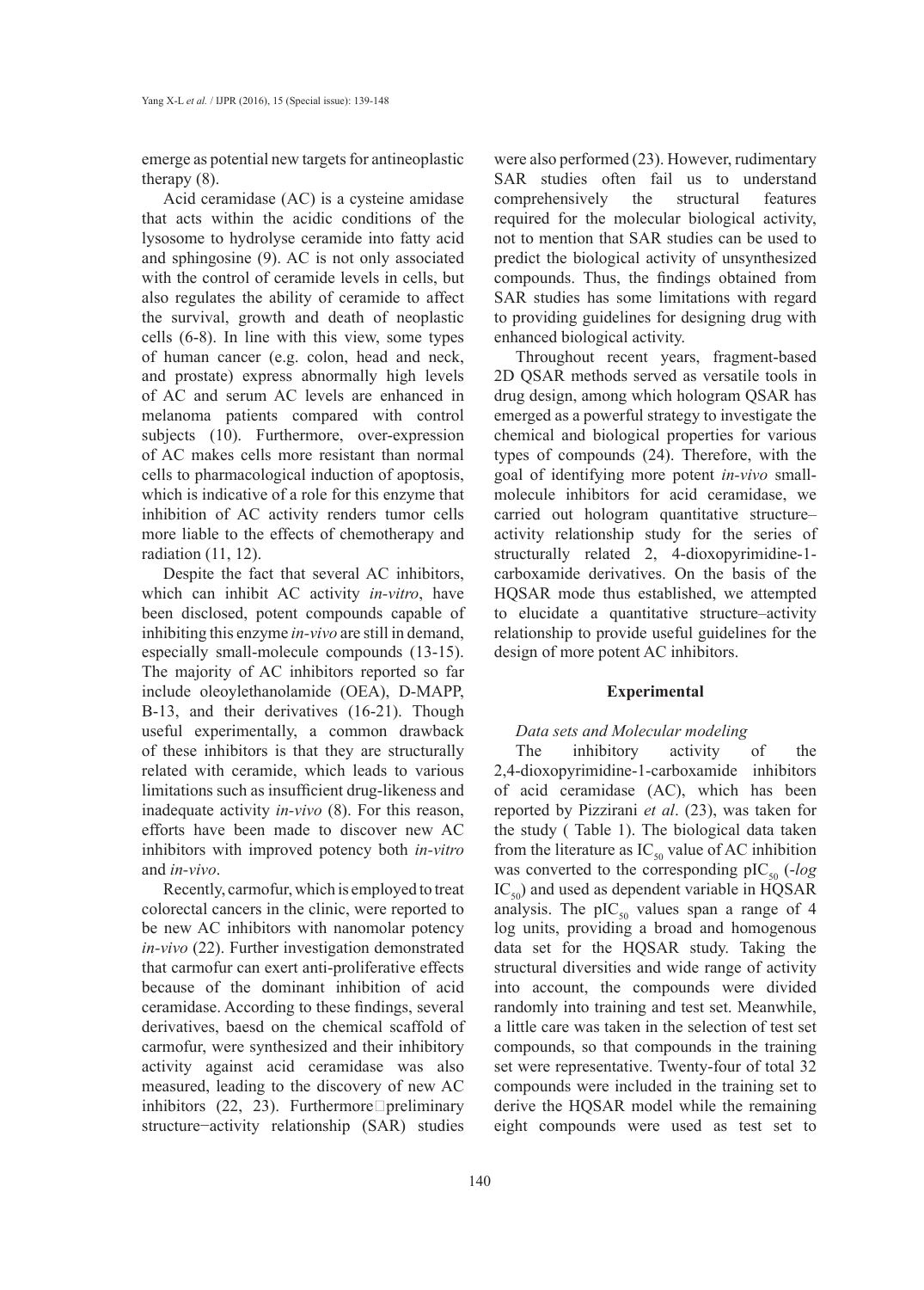**Table 1.** Chemical structures, experimental and predicted activities, and residuals of compounds included in the training set and test set.



| Compound        | $\mathbb{R}^1$             | $\mathbb{R}^2$                     | $\mathbf n$      | Observed $\text{pIC}_{50}$ | Predicted pIC <sub>50</sub> | Residual |
|-----------------|----------------------------|------------------------------------|------------------|----------------------------|-----------------------------|----------|
| $\mathbf{1}$    | $\mathbf F$                | $\mathbf H$                        | 5                | 1.538                      | 1.446                       | $-0.092$ |
| $\overline{c}$  | H                          | $\mathbf H$                        | 5                | 0.371                      | 0.037                       | $-0.334$ |
| 3               | CH <sub>3</sub>            | $\mathbf H$                        | 5                | $-0.164$                   | $-0.198$                    | $-0.034$ |
| $\overline{4}$  | $\mathop{\rm Cl}\nolimits$ | $\mathbf H$                        | 5                | 1.174                      | 1.183                       | 0.009    |
| 5               | CF <sub>3</sub>            | $\mathbf H$                        | 5                | 1.921                      | 1.865                       | $-0.056$ |
| 6               | ethyl                      | H                                  | 5                | 0.135                      | 0.013                       | $-0.122$ |
| 7 <sup>t</sup>  | CH <sub>2</sub> OH         | $\mathbf H$                        | 5                | 0.380                      | 0.265                       | $-0.115$ |
| 8               | OCH,                       | $\mathbf H$                        | 5                | $-0.041$                   | $-0.129$                    | $-0.088$ |
| 9               | benzylmethylamino          | $\mathbf H$                        | 5                | $-0.740$                   | $-0.738$                    | 0.002    |
| 10              | N-morpholino               | H                                  | 5                | 0.058                      | 0.062                       | 0.004    |
| 11 <sup>t</sup> | 4-methylpiperazinyl        | $\mathbf H$                        | 5                | $-0.146$                   | $-0.078$                    | 0.068    |
| 12              | phenyl                     | $\mathbf H$                        | 5                | 0.752                      | 0.917                       | 0.165    |
| 13              | I                          | H                                  | 5                | 0.833                      | 0.875                       | 0.042    |
| $14^t$          | Br                         | $\rm H$                            | 5                | 1.292                      | 1.005                       | $-0.287$ |
| 15 <sup>t</sup> | methylamino                | $\mathbf H$                        | 5                | $-0.532$                   | 0.273                       | 0.805    |
| 16              | $\mathbf F$                | methyl                             | 5                | 1.886                      | 1.994                       | 0.108    |
| 17 <sup>t</sup> | $\mathbf H$                | methyl                             | 5                | 1.276                      | 0.774                       | $-0.502$ |
| $18\,$          | $\mathbf F$                | ethyl                              | 5                | 1.745                      | 1.922                       | 0.177    |
| 19              | $\mathbf F$                | -CH <sub>2</sub> -cyclopropyl      | 5                | 1.215                      | 1.527                       | 0.312    |
| 20              | $\mathbf F$                | COisopropyl                        | 5                | 1.678                      | 1.307                       | $-0.371$ |
| 21              | $\boldsymbol{\mathrm{F}}$  | COOCH,                             | 5                | 2.155                      | 2.107                       | $-0.048$ |
| $22\,$          | F                          | COOCH <sub>2</sub> CH <sub>3</sub> | 5                | 1.921                      | 1.784                       | $-0.137$ |
| 23 <sup>t</sup> | $\mathbf F$                | COOisobutyl                        | 5                | 1.796                      | 2.059                       | 0.263    |
| 24              | $\mathbf F$                | COPh                               | 5                | 1.699                      | 1.621                       | $-0.078$ |
| 25              | $\mathbf H$                | $\mathbf H$                        | 3                | $-0.929$                   | $-0.314$                    | 0.615    |
| $26\,$          | $\rm H$                    | $\mathbf H$                        | 4                | $-0.322$                   | $-0.159$                    | 0.163    |
| 27              | H                          | H                                  | 6                | 0.488                      | 0.204                       | $-0.284$ |
| 28 <sup>t</sup> | $\mathbf F$                | $\rm H$                            | $\tau$           | 1.337                      | 1.421                       | 0.084    |
| 29              | H                          | $\boldsymbol{\mathrm{H}}$          | $\tau$           | 0.548                      | 0.372                       | $-0.176$ |
| $30\,$          | CF <sub>3</sub>            | $\rm H$                            | $\boldsymbol{7}$ | 2.155                      | 2.200                       | 0.045    |
| 31 <sup>t</sup> | $\rm H$                    | $\mathbf H$                        | 8                | 0.334                      | 0.222                       | $-0.112$ |
| 32              | $\mathbf F$                | COOCH,                             | $\boldsymbol{7}$ | 2.398                      | 2.442                       | 0.044    |

test set compounds

validate the external predictability of the model. Molecular modeling studies were performed using the SYBYL 8.1.1 software package (Tripos, L.P., USA) running on a HP Z600 workstation. The molecular structures were sketched and minimized individually using Tripos force field.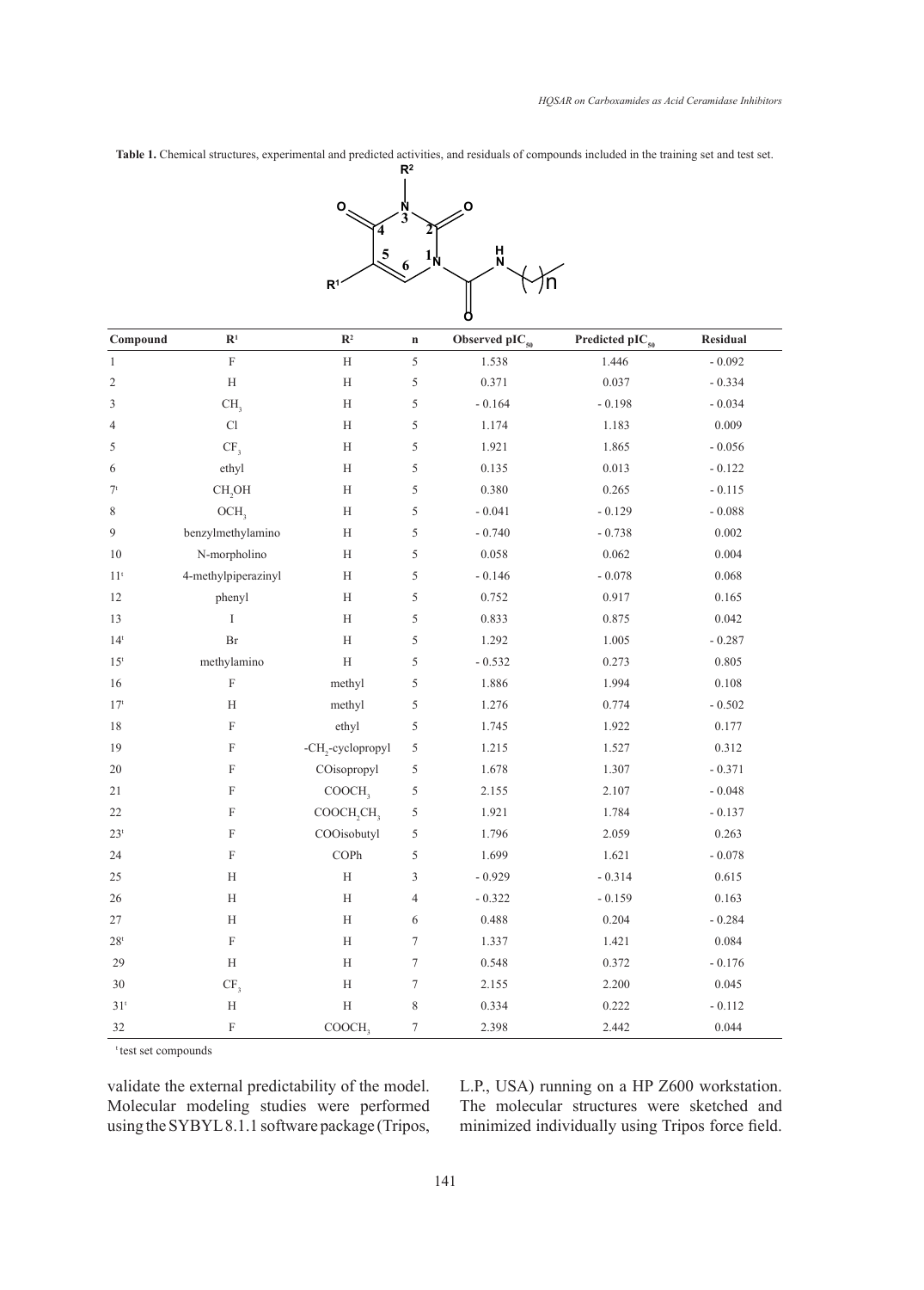The minimum energy difference of 0.005 kcal/ mol was set as a convergence criterion.

## *Hologram QSAR method*

Hologram QSAR is a modern QSAR technique developed from unity hashed fingerprint concept, which employs specialized fragment finger prints as predictive variables of biological activity (25). Compared with other existing methods for QSAR, HQSAR avoids not only the need for 3D structure, putative binding conformations, and molecular alignment in CoMFA (26) and CoMSIA (27), but also the selection and calculation or measurement of the physicochemical descriptors required by classical QSAR. HQSAR analysis involves three main steps: the generation of substructural fragments for each of the molecules in the training set; the encoding of these fragments into holograms; and correlation of molecular hologram with the available biological activity.

During hologram generation, the input molecule is broken into a series of unique structural fragments (linear, branched and overlapping) containing user-defined minimum and maximum number of atoms. According to a predefined set of rules that encodes the frequency of occurrence of various types of molecular fragment, the hashed fingerprint is obtained. Then, this hashed fingerprint is divided into strings at a fixed interval as determined by a hologram length (HL) parameter. The strings are then aligned and the sum of each column constitutes the individual component of the molecular hologram of a particular length.

A number of parameters concerning hologram generation, such as hologram length, fragment size and fragment distinction, prevailingly affect the HQSAR model quality (25). In order to derive the best HQSAR model, it is necessary to discuss the effects of various combinations of parameters on the HQSAR model. All models generated in these studies were evaluated using full cross-validated  $q^2$ , partial least squares (PLS) and leave-one-out (LOO) method.

Predictive correlation coefficient ( $r_{pred}^2$ )

The predictive ability of the HQSAR models was evaluated with predictive correlation coefficient ( $r_{pred}^2$ ) defined by Equation (1):

 $r_{\text{pred}}^2 = (\text{SD-PRESS})/\text{SD}$  Equation (1)

Where SD is the sum of squared deviations between the biological activity of the test set compounds and the mean activity of the training set molecules, and the PRESS is the sum of squared deviations between predicted and observed activity values for every molecule in the test set.

## *Results and Discussion*

*HQSAR analysis for the effect of various fragment distinction combinations on the model quality*

For the sake of reducing the chances of bad collisions, the defaults of the hologram lengths are set automatically by software as several prime numbers, such as 53, 59, 61, 71, 83, 97, 151, 199, 257, 307, 353 and 401. Employing these prime numbers as hologram lengths, several combinations of these parameters were considered using the fragment size default (4–7) as follows: A/B, A/B/C, A/B/C/H, A/B/H, A/B/ DA, A/B/C/DA, A/B/H/DA, A/B/C/H/DA. The fragment distinction parameters are described as follows: A, atoms; B, bonds; C, connections; H, hydrogen atoms; DA, donor and acceptor. Due to the lack of chiral carbon atom of all the 32 molecules, the fragment distinction of chirality was not discussed in Table 2.

From what has been demonstrated in Table 2, we can obviously see that the best statistical model was derived using atoms, bonds, connections, donor and acceptor as fragment distinction with 6 being the optimum number of PLS components showing cross-validated  $q<sup>2</sup>$  value of 0.824 and conventional  $r<sup>2</sup>$  value of 0.946.

It is interesting to note that the statistical parameters in model 1 are equivalent to that in model 4 and the statistical parameters in model 2 are the same as that in model 3. The same phenomenon is observed between model 5 and model 7. Furthermore, there is not distinct difference in the statistical parameters between model 6 and model 8. Contrasting and analyzing the models mentioned above, we found one common feature that the latter model took into consideration an additional fragment distinction parameter, namely, hydrogen atoms, compared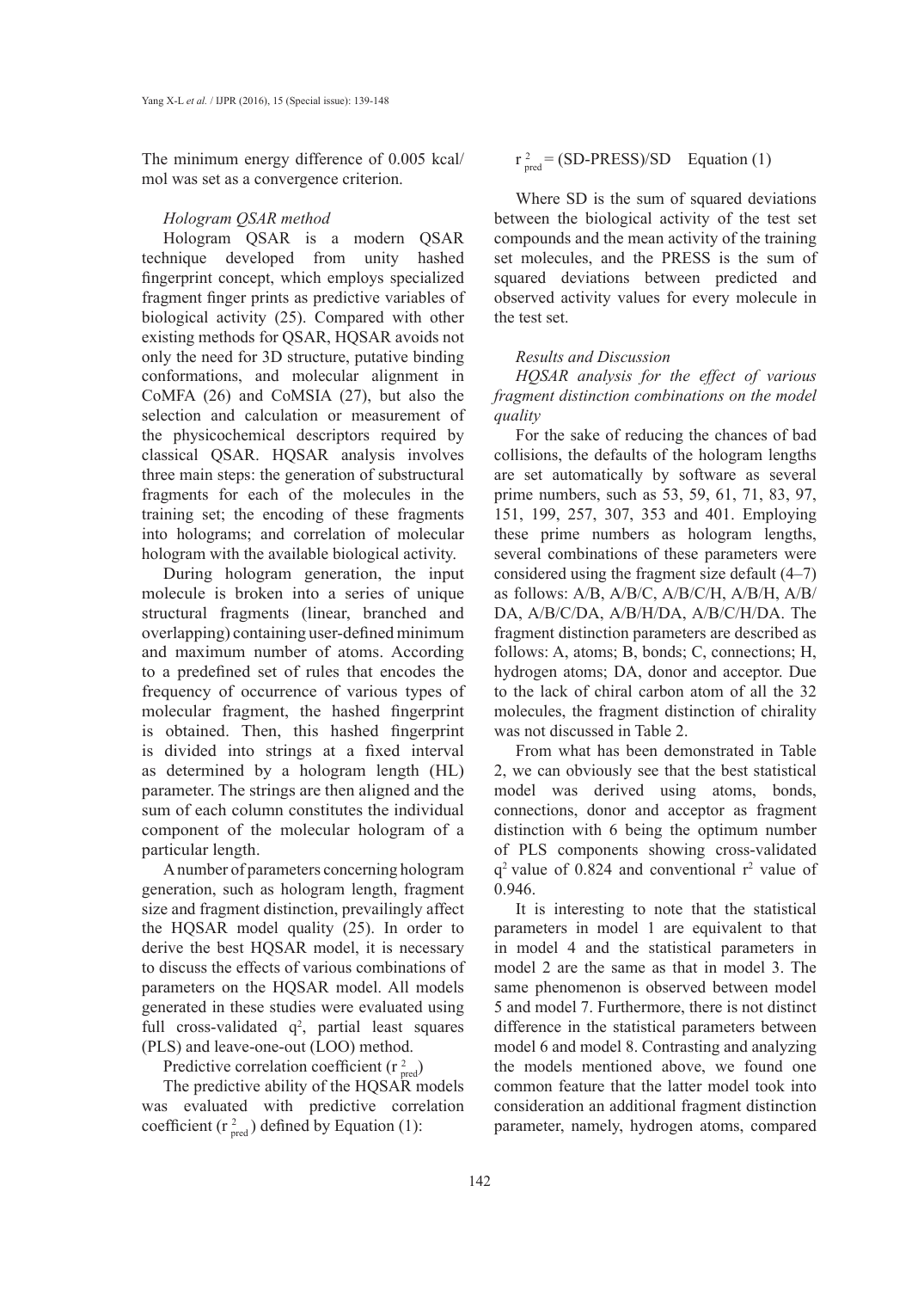| Model          | <b>Fragment distinction</b> | $r^2$ | <b>SEE</b> | $q^2$ | <b>SEP</b> | HL  | N |
|----------------|-----------------------------|-------|------------|-------|------------|-----|---|
|                | A/B                         | 0.950 | 0.248      | 0.770 | 0.536      | 307 |   |
| 2              | A/B/C                       | 0.865 | 0.388      | 0.711 | 0.569      | 83  |   |
| 3              | A/B/C/H                     | 0.865 | 0.388      | 0.711 | 0.569      | 83  |   |
| $\overline{4}$ | A/B/H                       | 0.950 | 0.248      | 0.770 | 0.536      | 307 |   |
| 5              | A/B/DA                      | 0.914 | 0.318      | 0.767 | 0.524      | 353 | 4 |
| 6              | A/B/C/DA                    | 0.946 | 0.267      | 0.824 | 0.481      | 257 | 6 |
| $\tau$         | A/B/H/DA                    | 0.914 | 0.318      | 0.767 | 0.524      | 353 | 4 |
| 8              | A/B/C/H/DA                  | 0.946 | 0.267      | 0.824 | 0.481      | 257 | 6 |

**Table 2.** HQSAR analysis for the effect of various fragment distinction combinations on the key statistical parameters using default fragment size (4-7).

q<sup>2</sup>, cross-validated correlation coefficient; SEP, cross-validated standard error; r<sup>2</sup>, noncross-validated correlation coefficient; SEE, non cross-validated standard error; HL, hologram length; N, optimal number of components. Fragment distinction: A, atoms; B, bonds; C, connections; H, hydrogen atoms; DA, donor and acceptor.

The model chosen for analysis is highlighted in bold fonts.

with the former model. In other words, the additional selection of hydrogen flag would do no good in ameliorating the model quality. In addition, obviously, the quality of model 1 that factored in atoms (A) and bonds (B) is relatively satisfactory. However, the additional selection of connections (C) or donor and acceptor (DA) led to a decrease in model quality, which can be verified from the statistical parameters of model 2 and model 5. Remarkably, the simultaneous introduction of connections (C) and donor and acceptor (DA) during the model building process on the basis of model 1 resulted in the best model (model 6), which may be due to the fact that C and DA played a synergetic role in enhancing the model quality. The synergistic action of connections (C) combined with donor and acceptor (DA) was also embodied between model 2 and model 6. Taken together, the important role of C and DA involved in developing the HQSAR model is indicative of the possibility that connections and donor and acceptor complement each other for the inhibitor-enzyme interaction, which should be still verified by experiment in future.

## *HQSAR analysis for the influence of various fragment size on model quality*

Based on the best HQSAR model generated above (model 6, Table 2), the influence of different fragment sizes on statistical parameters was further investigated and summarized in Table 3. As can be seen from Table 3, the  $r^2$ values of all models are greater than 0.89, and the  $q^2$  values are also satisfactory. The results shown in bold fonts in table 3 indicated that the fragment size (3-6) led to better statistical results in comparison with other fragment sizes. Therefore, the best final HQSAR model obtained from training set with 24 compounds was established using atoms, bonds, connections, donor and acceptor as fragment distinction and 3-6 as fragment size with 6 being the optimum number of PLS components showing crossvalidated  $q^2$  value of 0.834 and conventional  $r^2$ value of 0.965.

#### *The evaluation of HQSAR model quality*

Since the structure encoded within a 2D fingerprint is directly related to biological activity of molecules, the HQSAR model is able to predict the activity of structurally related molecules according to its fingerprint. In virtue of the finally accepted QSAR model showing non-cross-validated  $(r^2=0.965)$  and crossvalidated  $(q^2=0.834)$  correlation coefficients, which manifested a good internally predictive power, the predicted  $\text{pIC}_{50}$  values of both test set and training set compounds are listed in Table 1. Furthermore, the graphic results for the experimental versus predicted activities of both training set and test set are displayed in Figure 1. The constructed HQSAR model has good agreement between experimental and predicted values for the test set compounds with the higher predictive correlation coefficient ( $r_{pred}^2 = 0.788$ ), which signified a high external predictability of model. As far as the satisfactory performance of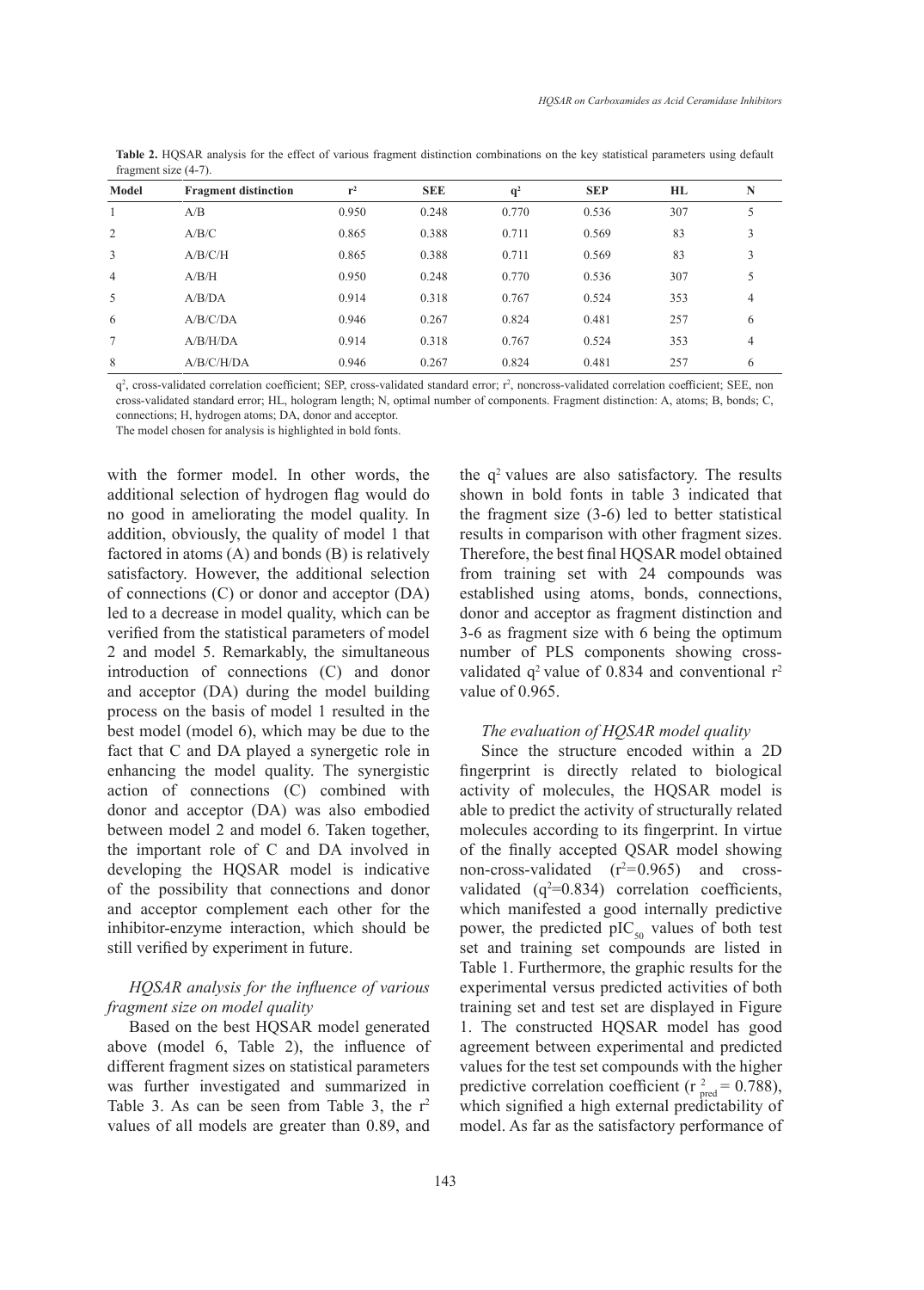

**Figure 1.** Plot of experimental versus predicted  $\text{pIC}_{50}$  values of the training set and test set molecules. The training set and test set molecules are shown in black (squares) and red (triangle) spots, respectively.

this holographic QSAR is considered, the model colors at the green end (yellow, bl can be used to predict the biological activity of novel compounds within this structural class. *Interpretation of HQSAR contribution map*

## *Interpretation of HQSAR contribution map*

A significant role of a QSAR model is not only to predict the activities of untested molecules, but also to throw light on what acceptor into fragment distinction parameters, molecular fragments play key roles to the contribution of biological activity. The results of the HQSAR analysis is graphically displayed as a color-coded structure diagram in which single-digit potent nanomolar acid ceramidase the color of each atom reflects the contribution of that atom to the molecule's overall activity. The colors at the red end of the spectrum (red and orange) represent poor contributions, while contribution of biological activity. The results included in the training set were generated. The the color of each atom reflects the contribution inhibitors (compound 32, 30 and 21) as well

colors at the green end (yellow, blue and green) indicate favorable contributions. HQSAR offers a good way of accounting for the variance of molecular activity by condensing information on the structural fragment.

A significant role of a QSAR model is Using the best HQSAR model, which factored atoms, bonds, connections; donor and acceptor into fragment distinction parameters, the atomic contribution maps of 24 compounds individual atomic contribution maps of the first single-digit potent nanomolar acid ceramidase as the least potent AC inhibitor (compound 25), resulting from the best HQSAR model, are displayed in Figure 2. As known to us, the

**Table 3.** HQSAR analysis for the influence of various fragment size using the best fragment distinction (A/B/C/DA). The model chosen for analysis is highlighted in bold fonts. the atomic contribution maps of 24 compounds included in the training set were generated. The individual atomic contribution maps of 24 contribution maps of  $\alpha$  contribution maps of  $\alpha$  contribution maps of  $\alpha$  contribu

| <b>Fragment size</b> | $r^2$ | <b>SEE</b> | q <sup>2</sup> | <b>SEP</b> | HL  | ${\bf N}$     |
|----------------------|-------|------------|----------------|------------|-----|---------------|
| $1 - 3$              | 0.892 | 0.348      | 0.725          | 0.555      | 401 | $\mathfrak z$ |
| $4 - 7$              | 0.946 | 0.267      | 0.824          | 0.481      | 257 | 6             |
| $3 - 10$             | 0.933 | 0.298      | 0.721          | 0.606      | 353 | 6             |
| $1-4$                | 0.912 | 0.315      | 0.781          | 0.495      | 83  | 3             |
| $2 - 5$              | 0.934 | 0.272      | 0.807          | 0.466      | 151 | 3             |
| $3 - 6$              | 0.965 | 0.214      | 0.834          | 0.468      | 257 | 6             |
| $5 - 8$              | 0.939 | 0.283      | 0.762          | 0.560      | 353 | 6             |
| $6 - 9$              | 0.934 | 0.295      | 0.740          | 0.585      | 353 | 6             |
| $7 - 10$             | 0.927 | 0.309      | 0.736          | 0.589      | 353 | 6             |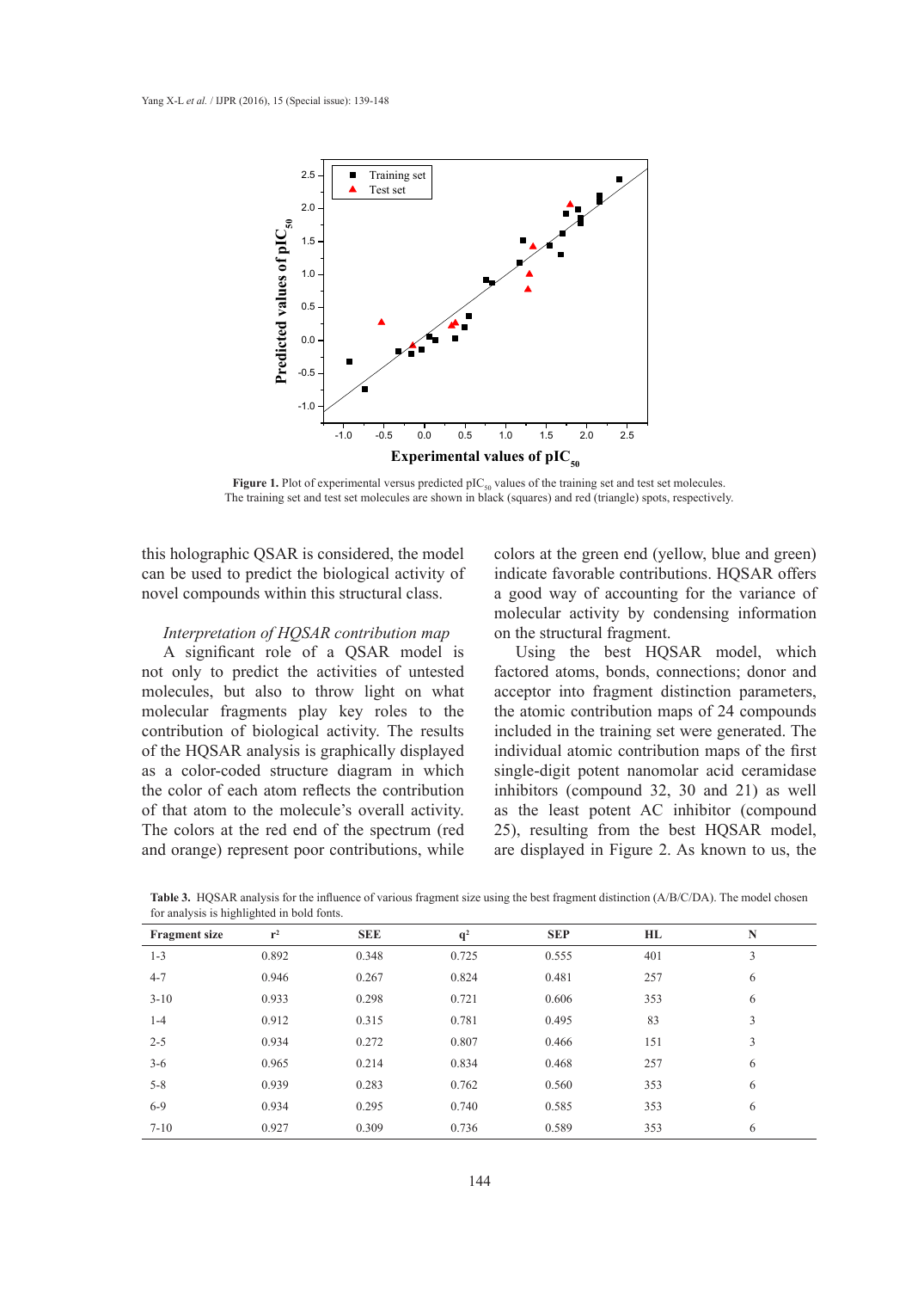different substituents with various chemical properties attached to the 2,4-dioxopyrimidine-1-carboxamide scaffold incurred different responses to the inhibition of AC activity, which is especially embodied at the position N3 and N5 of the uracil ring in addition to the alkyl side chain at N1 position (23).

First of all, it can be seen obviously from Figure 2 that the individual atomic contribution map of compound 25 is colored white totally because it serves as the common structure that exists in every studied molecule.

With respect to the impact of  $R_1$  substituent on the inhibition of AC, the fluorine atoms tethered to the position N5 of the uracil ring both in the compound 32 and 21 were colored green and yellow respectively, indicating its positive contribution to inhibitory activity, which explained well why compounds 1, 16, 28 have higher potency than compounds 2, 17, 29. Furthermore, the trifluoromethyl group in the same place (compound 30) was colored heavily green, signifying its highly beneficial contribution to inhibitory activity, which is a possible reason why compound 30 has higher potency than compound 29. In consideration of the preeminent role of the fluorine atom and the trifluoromethyl group at N5 position of the uracil ring, it can be deduced that the introduction of electron-withdrawing group will play a crucial role in improving the inhibitory activity of this class of compounds, which was borne in mind in our follow-up molecular design. This conclusion is also consistent with previous SAR studies, which reinforced the importance of electron-withdrawing effect in enhancing the AC inhibitory activity (23). On the other hand, in combination with the above-mentioned analysis about the role of connections (C) and donor and acceptor (DA) in developing the HQSAR model, we come up with the presumption that the electron-withdrawing group  $(R_1)$  such as fluorine atom or trifluoromethyl may act as hydrogen bond acceptor for the inhibitor-enzyme interaction, as proposed in the discussion about Table1.

As regards the influence of alkyl chain length on the inhibition activity of AC, the carbon atoms at the tip of the chain in compound 32 and compound 30 were colored yellow or green while the terminal atoms in compound 21

and compound 25 were colored white, which provided a hint that compounds bearing eightcarbon alkyl chain exhibits higher AC inhibition activity than compounds with other alkyl chain length. In other words, eight-carbon alkyl chain length is superior to other alkyl chain length for improving the AC inhibition activity, as also evidenced by the higher predicted  $pIC_{50}$  values of the designed molecules (E) compared with compounds (C and D), which may be the very reason why compound 32 possesses higher AC inhibition activity than compound 21.

In addition, of particular interest was the green color of the 1-carboxamide NH group in compound 30, implying its favorable contribution to the AC inhibition activity, which also shed light on the key role of 1-carboxamide NH moiety essential for the AC inhibition activity of this class of compounds (23).

Furthermore, what interested us was that the oxygen atoms or carbon-oxygen double bond located at position 4 of the uracil ring were all colored green in compounds 32, 30, 21. Although these fragments are a part of the common structure incorporated in all the studied molecules, they seemed to provide some hints about the key function of a fully conjugated 2,4-dioxopyrimidine-1-carboxamide system, as verified by the computational studies (23). On the other hand, the oxygen atoms may function as hydrogen bond acceptor for the inhibitorenzyme interaction, as put forward in the analysis for Table 1, which is a hypothesis needing to be confirmed in further investigation.

## *Designed compounds and predicted activity*

In terms of the information derived from these contribution maps together with the analysis thus made above, we further modified the structure of 2,4-dioxopyrimidine-1 carboxamide acid ceramidase inhibitors. The structures of new compounds with potentially improved biological activity were displayed in Figure 3. Taking advantage of the best holographic QSAR model established above, the activities of the new compounds thus designed were predicted, as shown in Table 4. According to the prediction results, the biological activities  $(pIC<sub>50</sub>)$  of new compounds were all greater than 2.4. These new compounds are likely to possess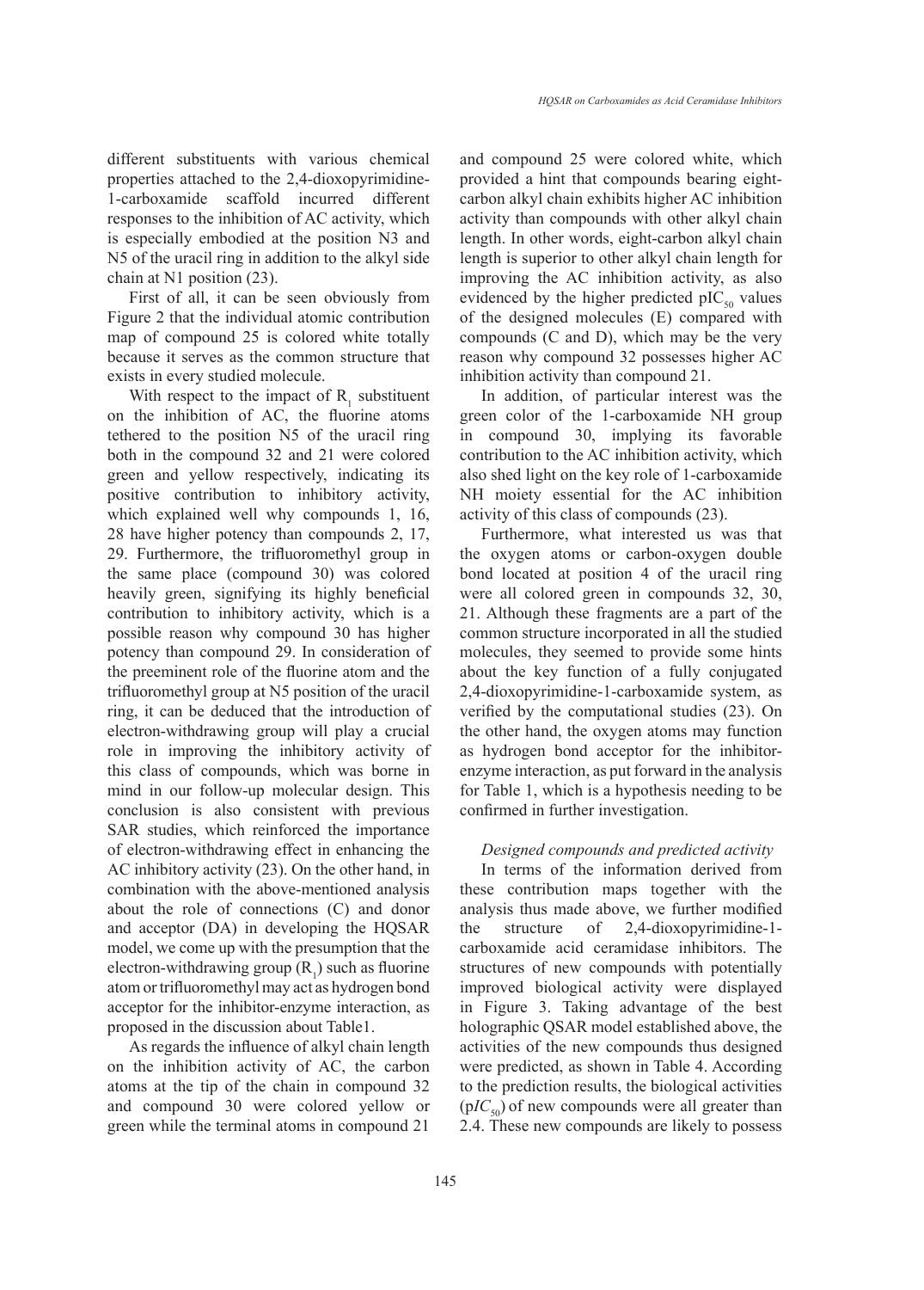

**Figure 2.** Atomic contribution maps for compounds 32, 30, 21 and compound 25. **Figure 2.** Atomic contribution maps for compounds 32, 30, 21 and compound 25.

higher inhibitory activity, which remains to be experimentally verified.

#### **Conclusions**

In summary, we successfully generated a hologram QSAR model for the 2,4-dioxopyrimidine-1-carboxamides as acid ceramidase inhibitors with good statistical a hologram QSAR model for the constructed HQSAR model, indicating a high 2,4-dioxopyrimidine-1-carboxamides as acid external predictability of model ( $r_{pred}^2 = 0.788$ ).

results. The model  $(N= 6)$  displayed significant cross-validated  $(q^2= 0.834)$  and non-cross- $\frac{1}{2}$  cross validated (q<sup>-0.05</sup>) and non-cross validated correlation coefficients ( $r^2$  = 0.965). **Conclusions** The strong agreement between the experimental improved biological and predicted values for the test set compounds and predicted values for the test set compounds verified the reliability and robustness of the The contribution of the structural fragment to the

**Table 4.** Chemical structures of designed molecules and predicted biological activities. **Table 4.** Chemical structures of designed molecules and predicted biological activities.



| Compound       | $\mathbf{R}^1$  | $\mathbb{R}^2$                     | $\mathbf n$ | Predicted pI $C_{50}$ |
|----------------|-----------------|------------------------------------|-------------|-----------------------|
| D <sub>1</sub> | CF <sub>2</sub> | CH <sub>2</sub>                    |             | 2.571                 |
| D2             | CF <sub>3</sub> | COOCH,                             |             | 2.867                 |
| D <sub>3</sub> | CF <sub>3</sub> | COOCH <sub>2</sub> CH <sub>3</sub> | 6           | 2.573                 |
| D <sub>4</sub> | CF <sub>3</sub> | COOCH <sub>2</sub> CH <sub>3</sub> |             | 2.446                 |
| D <sub>5</sub> | CF <sub>3</sub> | COOCH <sub>2</sub> CH <sub>3</sub> |             | 2.7                   |
| D <sub>6</sub> | CF <sub>2</sub> | CH <sub>2</sub> CH <sub>3</sub>    |             | 2.413                 |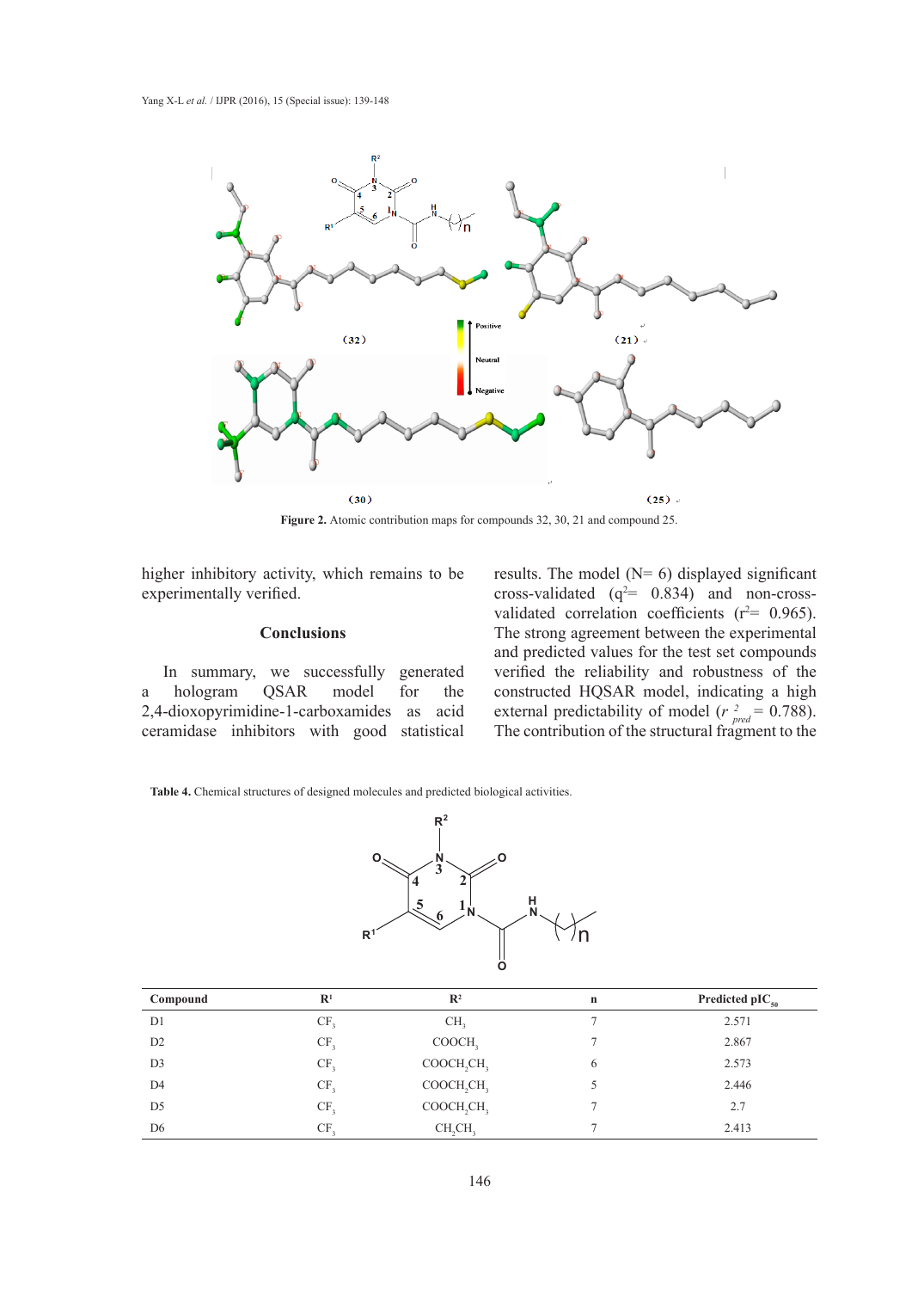

**Figure 3.** Structures of designed compounds with potentially improved biological activity.

biological activity of this series of compounds was interpreted by the HQSAR contribution maps. Atom contribution maps suggested that the electron-withdrawing effects at position 5 of the uracil ring, the preferential acyl substitution at position N3 and the eight-carbon alkyl chain length at N1 position dominantly increased the inhibitory activity. Finally, based on the findings mentioned above, we have designed novel inhibitors of acid ceramidase possessing better inhibitory activity. Therefore, the HQSAR model can provide guidelines for future efforts in the design of new more active AC inhibitors that are structurally related with the training set compounds.

#### **Reference**

Gangoiti P, Camacho L, Arana L, Ouro A, Granado (1) MH, Brizuela L, Casas J, Fabriás G, Abad JL, Delgado A and Gómez-Muñoz A. Control of metabolism and signaling of simple bioactive sphingolipids: Implications in disease. *Prog. Lipid Res*. (2010) 49: 316-334.

- $(2)$  Kitatani K, Idkowiak-Baldys J and Hannun YA. The sphingolipid salvage pathway in ceramide metabolism and signaling. *Cell Signalling* (2008) 20: 1010-1018.
- Wymann MP and Schneiter R. Lipid signalling in (3) disease*. Nat. Rev. Mol. Cell Biol.* (2008) 9: 162-176.
- Furuya H, Shimizu Y and Kawamori T. Sphingolipids (4) in cancer*. Cancer Metastasis Rev.* (2011) 30: 567-576.
- (5) Ogretmen B and Hannun YA. Biologically active sphingolipids in cancer pathogenesis and treatment. *Nat. Rev. Cancer* (2004) 4: 604-616.
- Riboni L, Campanella R, Bassi R, Villani R, Gaini (6) SM, Martinelli-Boneschi F, Viani P and Tettamanti G. Ceramide levels are inversely associated with malignant progression of human glial tumors*. Glia.* (2002) 2: 105-113.
- Botvinik Livshits A, Al Aziz Al Quntar A, Yekhtin (7) Z, Srebnik M and Dagan A. Novel 3-hydroxy vinylboronates influence sphingolipid metabolism, cause apoptosis in Jurkat cells and prevent tumor development in nude mice*. Bioorg. Med. Chem. Lett.* (2013) 23: 507-512.